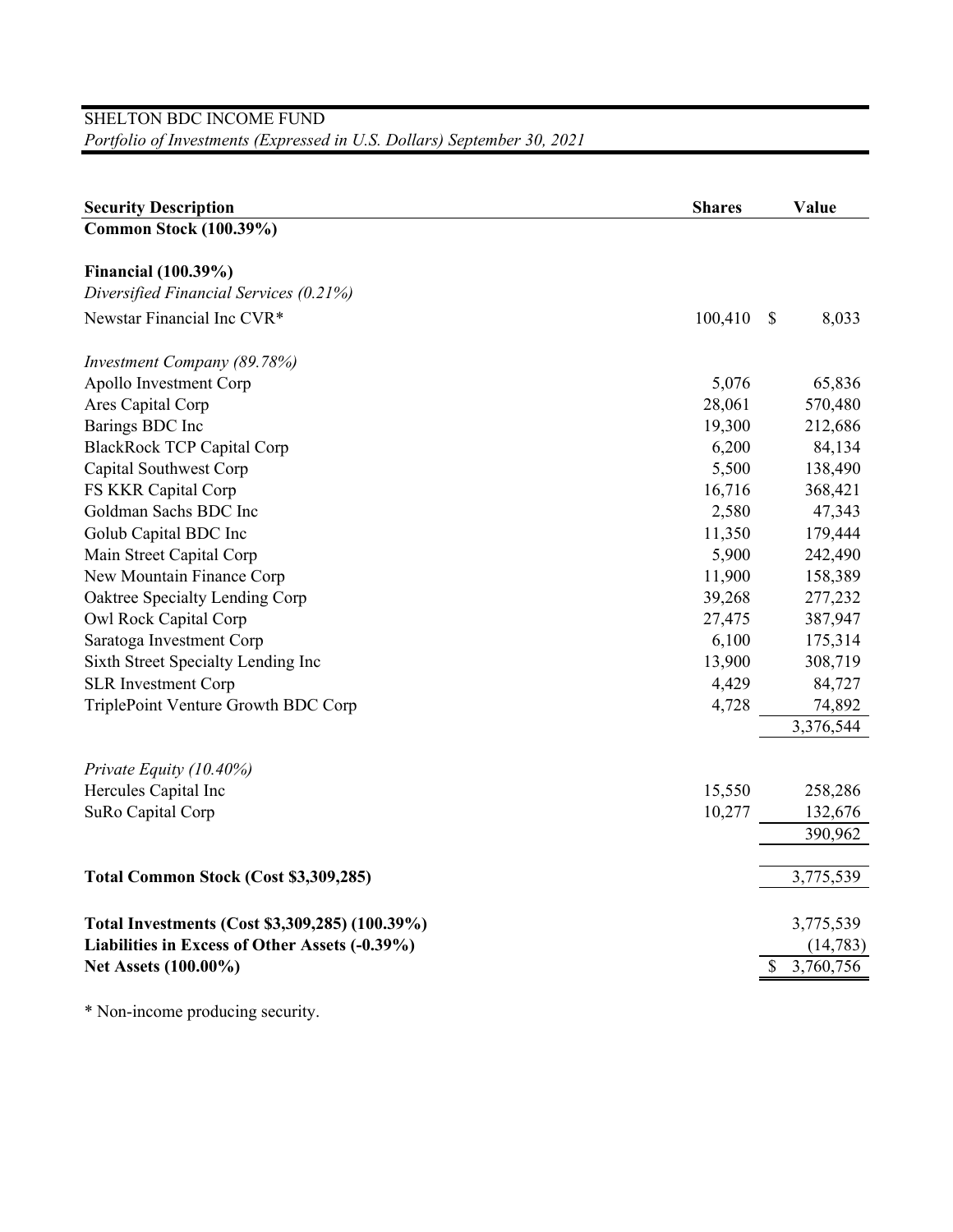## **Security Description/Long Positions**

| Common Stock (0.56%)                                                                           | <b>Shares</b> | Value     |
|------------------------------------------------------------------------------------------------|---------------|-----------|
| Consumer, Cyclical (0.24%)                                                                     |               |           |
| Copper Earnout Trust (144A)*                                                                   | 891 \$        | 6,237     |
| JCP Propco Earnout Trust (144A)*                                                               | 6,682         | 124,953   |
|                                                                                                |               | 131.190   |
| Consumer, Non-cyclical (0.31%)                                                                 |               |           |
| Pyxus International Inc*                                                                       | 83,441        | 171,054   |
| Energy $(0.01\%)$                                                                              |               |           |
| CHC Group LLC*                                                                                 | 187,153       | 4,117     |
| Total Common Stock (Cost \$2,099,758)                                                          |               | 306,361   |
| Corporate Debt (45.69%)                                                                        | Par Value     | Value     |
| Basic Materials (5.43%)                                                                        |               |           |
| Cleveland-Cliffs Inc, 9.875%, 10/17/2025 (144A)                                                | \$1,239,000   | 1,421,753 |
| Ferroglobe PLC / Globe Specialty Metals Inc, 9.375%, 12/31/2025                                | 1,500,000     | 1,541,250 |
| <b>Total Basic Materials</b>                                                                   |               | 2,963,003 |
| Communications (2.87%)                                                                         |               |           |
| DIRECTV Holdings LLC / DIRECTV Financing Co Inc, 5.875%, 8/15/2027 (144A)                      | 1,500,000     | 1,565,625 |
|                                                                                                |               |           |
| Consumer, Cyclical (16.65%)                                                                    |               |           |
| Bon-Ton Department Stores Inc/The, 8.000%, 6/15/2021                                           | 4,958,932     | 37,192    |
| Boyd Gaming Corp, 4.750%, 6/15/2031 (144A)                                                     | 500,000       | 515,625   |
| Carnival Corp, 5.750%, 3/1/2027 (144A)                                                         | 1,000,000     | 1,032,500 |
| Hawaiian Brand Intellectual Property Ltd / HawaiianMiles Loyalty Ltd, 5.750%, 1/20/2026 (144A) | 1,000,000     | 1,046,250 |
| JC Penney Corp Inc, 5.875%, 7/1/2023 (144A)                                                    | 1,400,000     | 3,500     |
| PetSmart Inc / PetSmart Finance Corp, 7.750%, 2/15/2029 (144A)                                 | 750,000       | 818,438   |
| Six Flags Entertainment Corp, 4.875%, 7/31/2024 (144A)                                         | 1,500,000     | 1,514,063 |
| Station Casinos LLC, 4.500%, 2/15/2028 (144A)                                                  | 1,900,000     | 1,930,115 |
| The Michaels Cos Inc, 5.250%, 5/1/2028 (144A)                                                  | 1,100,000     | 1,134,650 |
| Titan International Inc, 7.000%, 4/30/2028 (144A)                                              | 1,000,000     | 1,053,750 |
| Total Consumer, Cyclical                                                                       |               | 9,086,083 |
| Consumer, Non-Cyclical (5.56%)                                                                 |               |           |
| JBS USA LUX SA / JBS USA Food Co / JBS USA Finance Inc, 3.750%, 12/1/2031 (144A)               | 1,700,000     | 1,768,901 |
| Mozart Debt Merger Sub Inc, 3.875%, 4/1/2029 (144A)                                            | 250,000       | 249,688   |
| Triton Water Holdings Inc, 6.250%, 4/1/2029 (144A)                                             | 1,000,000     | 1,016,250 |
| Total Consumer, Non-Cyclical                                                                   |               | 3,034,839 |
| Energy (4.11%)                                                                                 |               |           |
| Energy Ventures Gom LLC / EnVen Finance Corp, 11.750%, 4/15/2026 (144A)                        | 1,000,000     | 1,030,000 |
| Transocean Inc, 7.500%, 1/15/2026 (144A)                                                       | 1,500,000     | 1,215,383 |
| <b>Total Energy</b>                                                                            |               | 2,245,383 |
| Financial (7.01%)                                                                              |               |           |
| CBL & Associates LP, 4.600%, 10/15/2024                                                        | 1,000,000     | 677,470   |
| CBL & Associates LP, 5.950%, 12/15/2026                                                        | 1,526,000     | 1,056,755 |
| Iron Mountain Inc, 4.875%, 9/15/2029 (144A)                                                    | 2,000,000     | 2,095,000 |
| <b>Total Financial</b>                                                                         |               | 3,829,225 |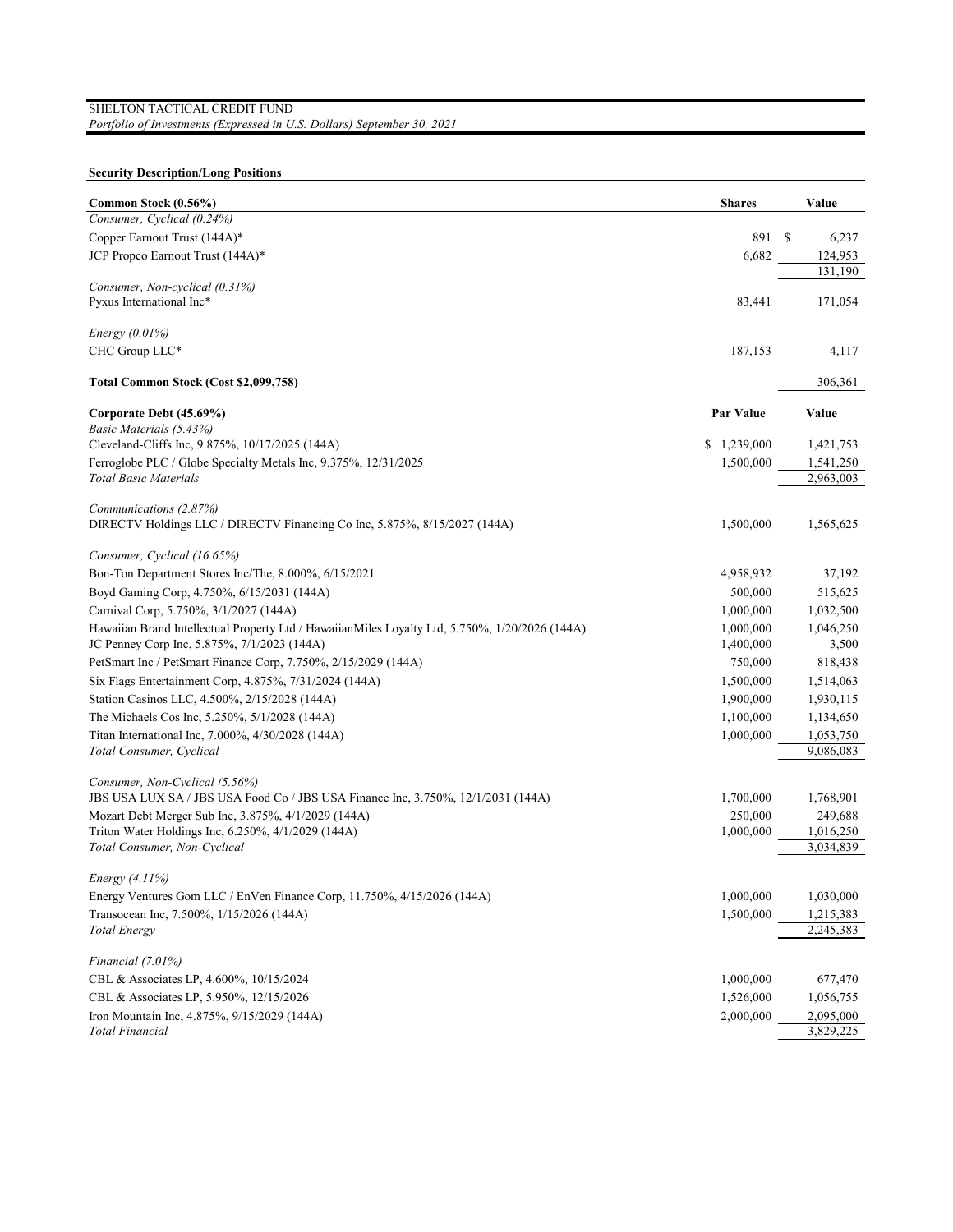| Industrial (4.06%)<br>Eletson Holdings Inc / Eletson Finance US LLC / Agathonissos Finance LLC, 9.625%, 1/15/2022 | 548,153   | 187,057                 |
|-------------------------------------------------------------------------------------------------------------------|-----------|-------------------------|
| Great Lakes Dredge & Dock Corp, 5.250%, 6/1/2029 (144A)                                                           | 1,000,000 | 1,035,000               |
| Scorpio Tankers Inc, 3.000%, 5/15/2022<br>Total Industrial                                                        | 1,000,000 | 991,712<br>2,213,769    |
|                                                                                                                   |           |                         |
| Total Corporate Debt (Cost \$25,187,873)                                                                          |           | 24,937,927              |
| Municipal Bonds (60.74%)                                                                                          | Par Value | Value                   |
| Development (8.15%)                                                                                               |           |                         |
| California Pollution Control Financing Authority, 8.000%, 7/1/2039 (144A)                                         | 2,050,000 | 1,332,500               |
| California Pollution Control Financing Authority, 7.500%, 12/1/2040 (144A)                                        | 1,500,000 | 1,581,956               |
| California Pollution Control Financing Authority, 7.500%, 7/1/2032 (144A)                                         | 250,000   | 230,603                 |
| New York Transportation Development Corp, 4.000%, 4/30/2053                                                       | 325,000   | 365,624                 |
| New York Transportation Development Corp, 5.000%, 10/1/2035                                                       | 750,000   | 936,034                 |
| <b>Total Development</b>                                                                                          |           | 4,446,717               |
| General Obligation (13.99%)                                                                                       |           |                         |
| City of New York NY, 0.020%, 8/1/2044                                                                             | 2,500,000 | 2,500,000               |
| New York City Transitional Finance Authority Future Tax Secured Revenue, 0.020%, 11/1/2042                        | 2,000,000 | 2,000,000               |
| Puerto Rico Public Finance Corp, 5.500%, 8/1/2031                                                                 | 400,000   | 5,000                   |
| Puerto Rico Sales Tax Financing Corp Sales Tax Revenue, 5.000%, 7/1/2058                                          | 1,000,000 | 1,134,260               |
| San Diego County Regional Transportation Commission, 0.050%, 4/1/2038                                             | 2,000,000 | 2,000,000               |
| <b>Total General Obligation</b>                                                                                   |           | 7,639,260               |
| Higher Education (3.66%)                                                                                          |           |                         |
| Board of Regents of the University of Texas System, 0.050%, 8/1/2034                                              | 2,000,000 | 2,000,000               |
| Housing $(2.20\%)$                                                                                                |           |                         |
| California Municipal Finance Authority, 5.000%, 5/15/2051                                                         | 1,000,000 | 1,198,721               |
|                                                                                                                   |           |                         |
| <i>Medical</i> (18.57%)                                                                                           |           |                         |
| City of Murray UT, 0.010%, 5/15/2036                                                                              | 2,500,000 | 2,500,000               |
| County of Cuyahoga OH, 5.500%, 2/15/2052                                                                          | 1,300,000 | 1,547,587               |
| County of Cuyahoga OH, 5.500%, 2/15/2057                                                                          | 760,000   | 896,213                 |
| Massachusetts Development Finance Agency, 5.000%, 7/1/2044                                                        | 1,765,000 | 1,982,981               |
| New York State Dormitory Authority, 5.000%, 8/1/2035                                                              | 1,000,000 | 1,209,156               |
| State of Ohio, 0.050%, 1/1/2052<br><b>Total Medical</b>                                                           | 2,000,000 | 2,000,000<br>10,135,937 |
|                                                                                                                   |           |                         |
| Tobacco Settlement (2.15%)                                                                                        |           |                         |
| Tobacco Settlement Financing Corp, 5.000%, 6/1/2046                                                               | 1,000,000 | 1,171,816               |
| Transportation (4.69%)                                                                                            |           |                         |
| Bay Area Toll Authority, 0.040%, 4/1/2053                                                                         | 2,000,000 | 2,000,000               |
| Texas Private Activity Bond Surface Transportation Corp, 7.000%, 12/31/2038                                       | 500,000   | 560,012                 |
| <b>Total Transportation</b>                                                                                       |           | 2,560,012               |
| Water (7.33%)                                                                                                     |           |                         |
| Massachusetts Water Resources Authority, 0.040%, 11/1/2026                                                        | 2,000,000 | 2,000,000               |
| New York City Water & Sewer System, 0.020%, 6/15/2044                                                             | 2,000,000 | 2,000,000               |
| Total Water                                                                                                       |           | 4,000,000               |
| Total Municipal Debt (Cost \$33,186,962)                                                                          |           | 33,152,463              |
|                                                                                                                   |           |                         |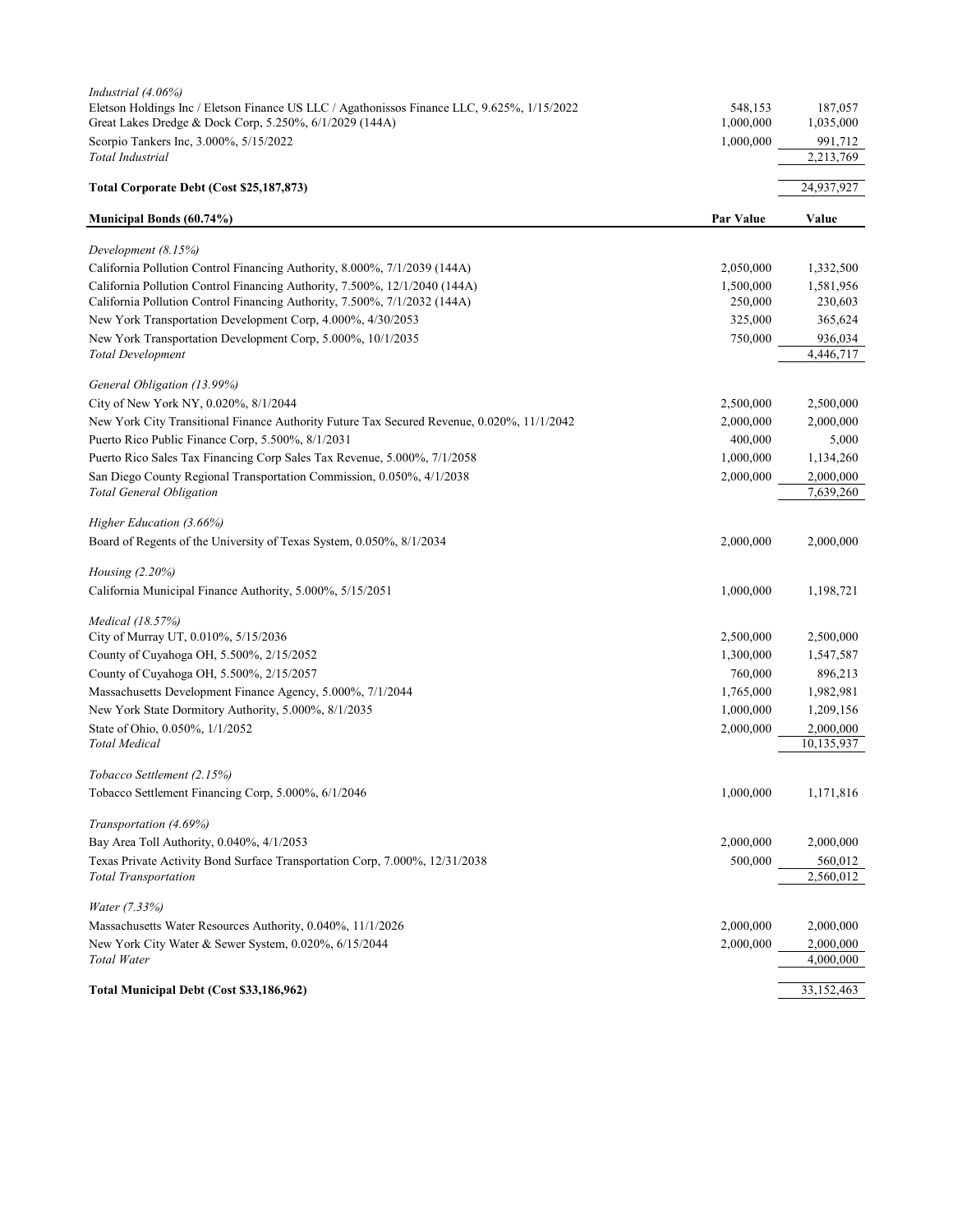| Term Loans (1.37%)                                                                                            | <b>Par Value</b> | Value        |
|---------------------------------------------------------------------------------------------------------------|------------------|--------------|
| JC Penney, Penney Borrower LLC, 1M US LIBOR (floor 1.000%) + 8.500%, 12/7/2026                                | 45,600           | 45,201       |
| Pyxus Holdings Inc, 3M US LIBOR (floor 1.500%) + 8.000%, 2/24/2025                                            | 722,750          | 704,233      |
| Total Term Loans (Cost \$750,921)                                                                             |                  | 749.434      |
| Purchased Options - Puts (0.27%)                                                                              | Contracts        |              |
| 10-Year US Treasury Note Futures                                                                              |                  |              |
| Notional amount \$13,000,000, premiums paid \$21,875, exercise price \$130, expires $10/22/2021*$             | 100              | 10,938       |
| 10-Year US Treasury Note Futures                                                                              |                  |              |
| Notional amount \$13,000,000, premiums paid \$15,625, exercise price \$130, expires $11/26/2021$ <sup>*</sup> | 100              | 35,938       |
| 10-Year US Treasury Note Futures                                                                              |                  |              |
| Notional amount \$9,825,000, premiums paid \$25,781, exercise price \$131, expires $11/26/2021*$              | 75               | 48,047       |
| 10-Year US Treasury Note Futures                                                                              |                  |              |
| Notional amount \$6,600,000, premiums paid \$25,000, exercise price \$132, expires $11/26/2021*$              | 50               | 53,907       |
| <b>Total Purchased Options - Puts (Cost \$84,766)</b>                                                         |                  | 148,830      |
| Total Long Positions (Cost \$61,310,280) (108.63%)                                                            |                  | 59,295,015   |
| Liabilities in Excess of Other Assets (-8.63%)                                                                |                  | 4,707,062    |
| Net Assets (100.00%)                                                                                          |                  | \$54,587,953 |
|                                                                                                               |                  |              |
| <b>Security Description/Short Positions</b>                                                                   |                  |              |
| Short Corporate Debt (-5.92%)                                                                                 | <b>Par Value</b> | Value        |
| Consumer, Cyclical (-2.99%)                                                                                   |                  |              |
| Wynn Las Vegas LLC / Wynn Las Vegas Capital Corp, 5.500%, 3/1/2025 (144A)                                     | (1.600,000)      | (1,632,000)  |

*Financial (-2.93%)* Navient Corp, 5.875%, 10/25/2024 (1,500,000) (1,601,250)

**Total Short Corporate Debt (Proceeds \$3,138,726)** (3,233,250)

1M US LIBOR - 1 Month LIBOR as of September 30, 2021 was 0.080%

3M US LIBOR - 3 Month LIBOR as of September 30, 2021 was 0.130%

(144A) Security was purchased pursuant to Rule 144A or Section 4(a)(2) under the Securities Act of 1933 and may be resold in transactions exempt from registration only to qualified institutional buyers. As of September 30, 2021, these securities had a total aggregate market value of \$21,834,080, which represented approximately 47.30% of net assets.

\* Non-income producing security.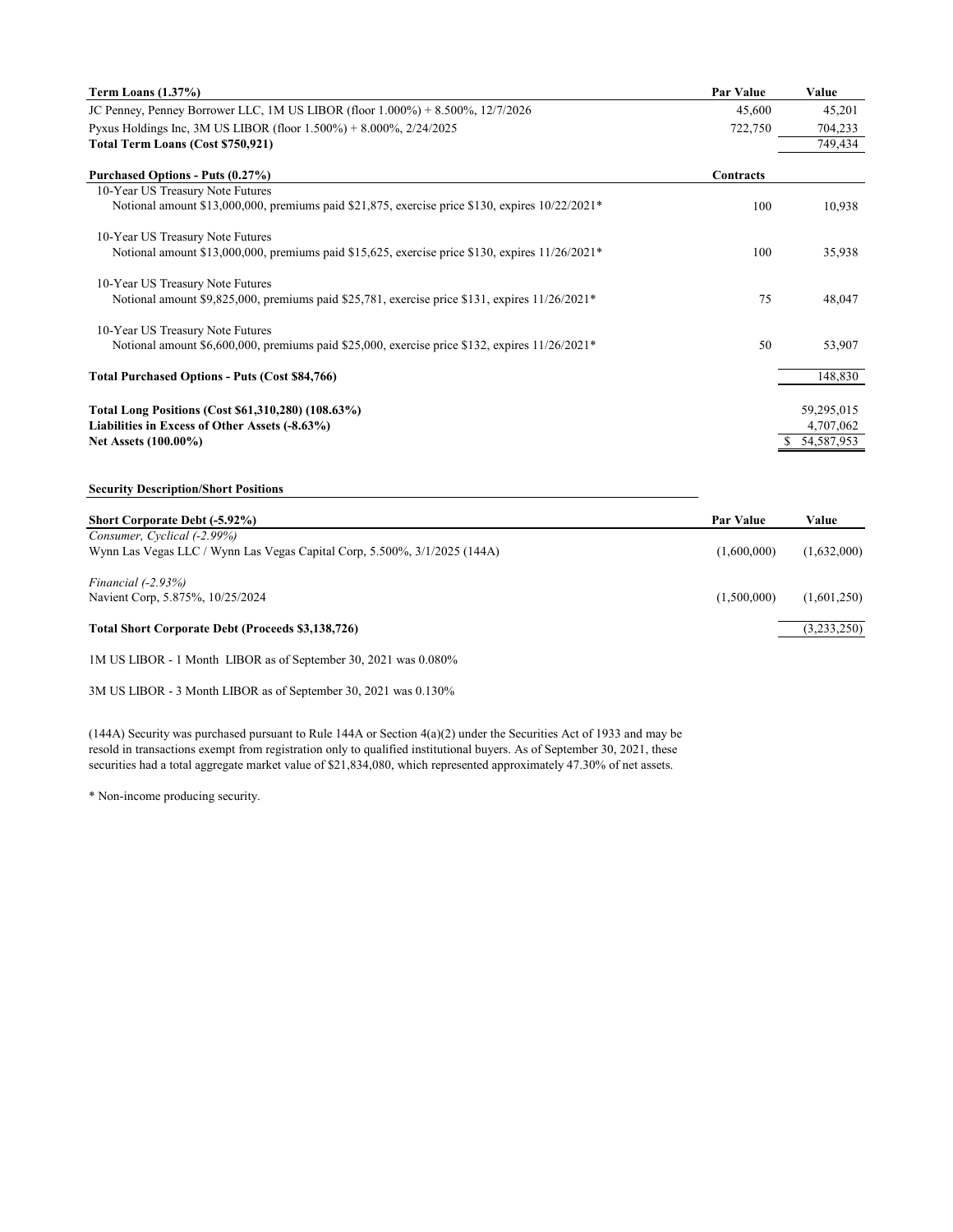## SHELTON INTERNATIONAL SELECT EQUITY FUND *Portfolio of Investments (Expressed in U.S. Dollars) September 30, 2021*

| <b>Security Description</b>                      | <b>Shares</b> | Value           |
|--------------------------------------------------|---------------|-----------------|
| Common Stock (90.53%)                            |               |                 |
|                                                  |               |                 |
| <b>Belgium (4.16%)</b>                           |               |                 |
| <b>KBC Group NV</b>                              | 75,468        | 6,825,666<br>\$ |
| Canada (10.33%)                                  |               |                 |
| CAE Inc*                                         | 139,811       | 4,176,065       |
| Constellation Software Inc/Canada                | 2,268         | 3,714,840       |
| Element Fleet Management Corp                    | 599,309       | 6,045,837       |
| Linamar Corp                                     | 57,700        | 2,995,563       |
| <b>Total Canada</b>                              |               | 16,932,305      |
|                                                  |               |                 |
| China (2.34%)<br>China Meidong Auto Holdings Ltd | 146,000       | 733,315         |
| Ping An Insurance Group Co of China Ltd          | 453,900       | 3,104,851       |
| <b>Total China</b>                               |               | 3,838,166       |
|                                                  |               |                 |
| France (9.20%)                                   |               |                 |
| <b>BNP Paribas SA</b>                            | 91,187        | 5,858,968       |
| L'Oreal SA                                       | 9,437         | 3,902,875       |
| Valeo                                            | 189,879       | 5,336,465       |
| <b>Total France</b>                              |               | 15,098,308      |
| <b>Germany</b> (4.28%)                           |               |                 |
| adidas AG                                        | 6,862         | 2,161,549       |
| MTU Aero Engines AG                              | 21,496        | 4,867,962       |
| <b>Total Germany</b>                             |               | 7,029,511       |
| Great Britain (4.40%)                            |               |                 |
| Intertek Group PLC                               | 40,935        | 2,747,043       |
| Unilever PLC                                     | 82,562        | 4,476,512       |
| <b>Total Great Britain</b>                       |               | 7,223,555       |
|                                                  |               |                 |
| Hong Kong (5.27%)                                |               |                 |
| AIA Group Ltd                                    | 465,300       | 5,376,444       |
| Techtronic Industries Co Ltd                     | 164,400       | 3,275,477       |
| <b>Total Hong Kong</b>                           |               | 8,651,921       |
| India (2.95%)                                    |               |                 |
| HDFC Bank Ltd                                    | 66,259        | 4,842,870       |
|                                                  |               |                 |
| Indonesia (3.28%)                                |               |                 |
| Bank Rakyat Indonesia Persero Tbk PT             | 20,012,284    | 5,383,217       |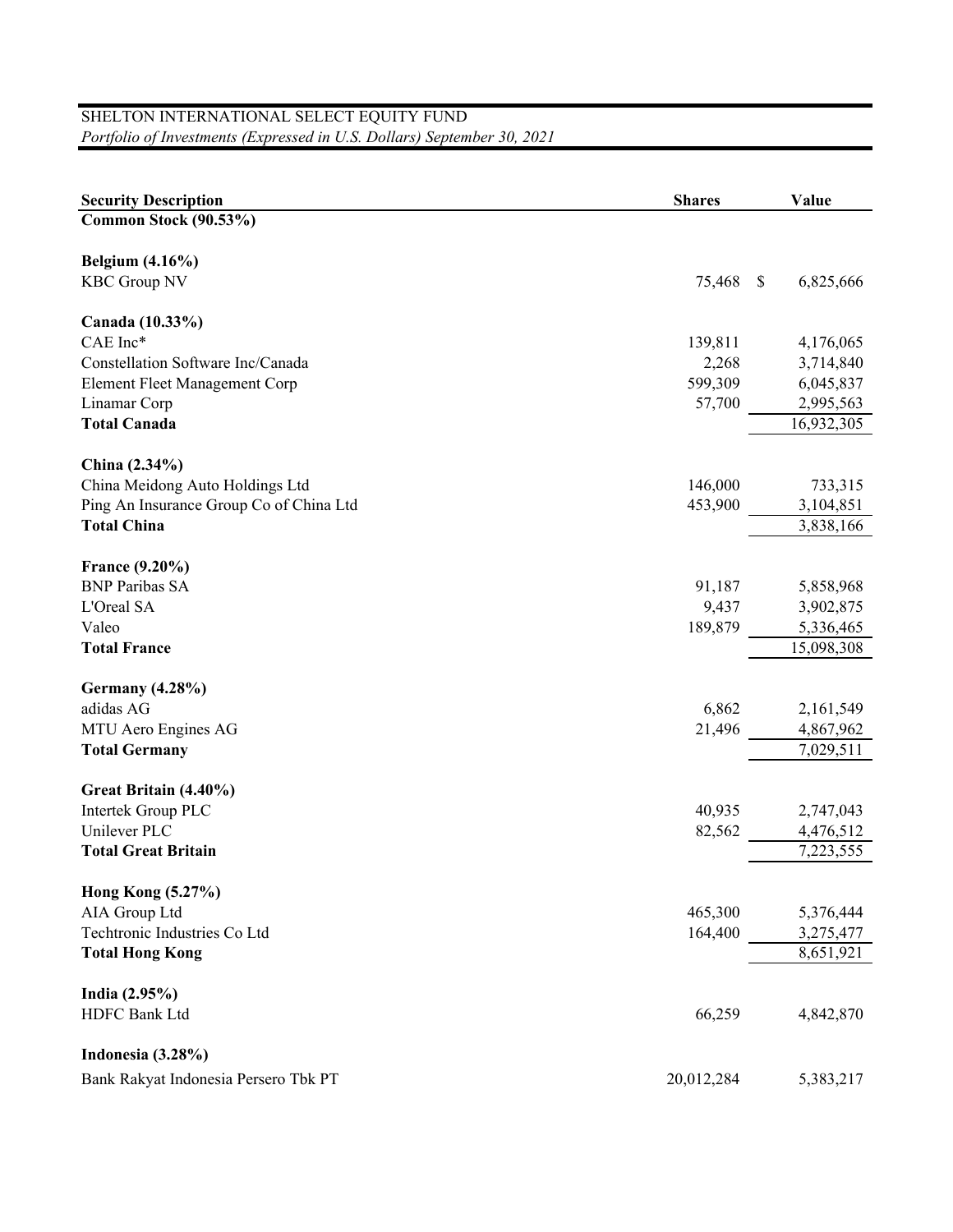| Ireland $(7.16\%)$                              |           |                    |
|-------------------------------------------------|-----------|--------------------|
| <b>CRH PLC</b>                                  | 151,384   | 7,116,114          |
| Smurfit Kappa Group PLC                         | 88,215    | 4,639,507          |
| <b>Total Ireland</b>                            |           | 11,755,621         |
|                                                 |           |                    |
| Japan (10.91%)                                  |           |                    |
| Daikin Industries Ltd                           | 11,400    | 2,499,162          |
| Mitsubishi Electric Corp                        | 240,000   | 3,349,137          |
| Murata Manufacturing Co Ltd                     | 28,500    | 2,544,118          |
| Nomura Research Institute Ltd                   | 134,700   | 4,998,055          |
| Santen Pharmaceutical Co Ltd                    | 155,500   | 2,196,442          |
| Tokyo Electron Ltd                              | 5,200     | 2,314,891          |
| <b>Total Japan</b>                              |           | 17,901,805         |
|                                                 |           |                    |
| <b>Mexico</b> (3.04%)                           |           |                    |
| Kimberly-Clark de Mexico SAB de CV              | 3,020,500 | 4,984,057          |
| Netherlands (5.65%)                             |           |                    |
| <b>ASML Holding NV</b>                          | 7,947     | 5,921,389          |
| Topicus.com Inc*                                | 31,858    | 3,344,354          |
| <b>Total Netherlands</b>                        |           | 9,265,743          |
|                                                 |           |                    |
| Singapore $(4.22\%)$                            |           |                    |
| DBS Group Holdings Ltd                          | 310,428   | 6,932,953          |
|                                                 |           |                    |
| Switzerland (7.09%)                             |           |                    |
| Givaudan SA                                     | 639       | 2,919,460          |
| Nestle SA                                       | 52,078    | 6,260,296          |
| Straumann Holding AG                            | 1,364     | 2,461,590          |
| <b>Total Switzerland</b>                        |           | 11,641,346         |
|                                                 |           |                    |
| Taiwan (3.45%)                                  |           |                    |
| Taiwan Semiconductor Manufacturing Co Ltd       | 50,692    | 5,659,762          |
| Thailand $(2.80\%)$                             |           |                    |
| <b>Bangkok Bank PCL</b>                         | 1,327,100 | 4,589,056          |
|                                                 |           |                    |
| Total Common Stock (Cost \$130,548,620)         |           | 148,555,862        |
|                                                 |           |                    |
| Total Investments (Cost \$130,548,620) (90.53%) |           | 148,555,862        |
| Other Net Assets (9.47%)                        |           | 15,547,892         |
| Net Assets (100.00%)                            |           | 164, 103, 754<br>S |
|                                                 |           |                    |

\* Non-income producing security.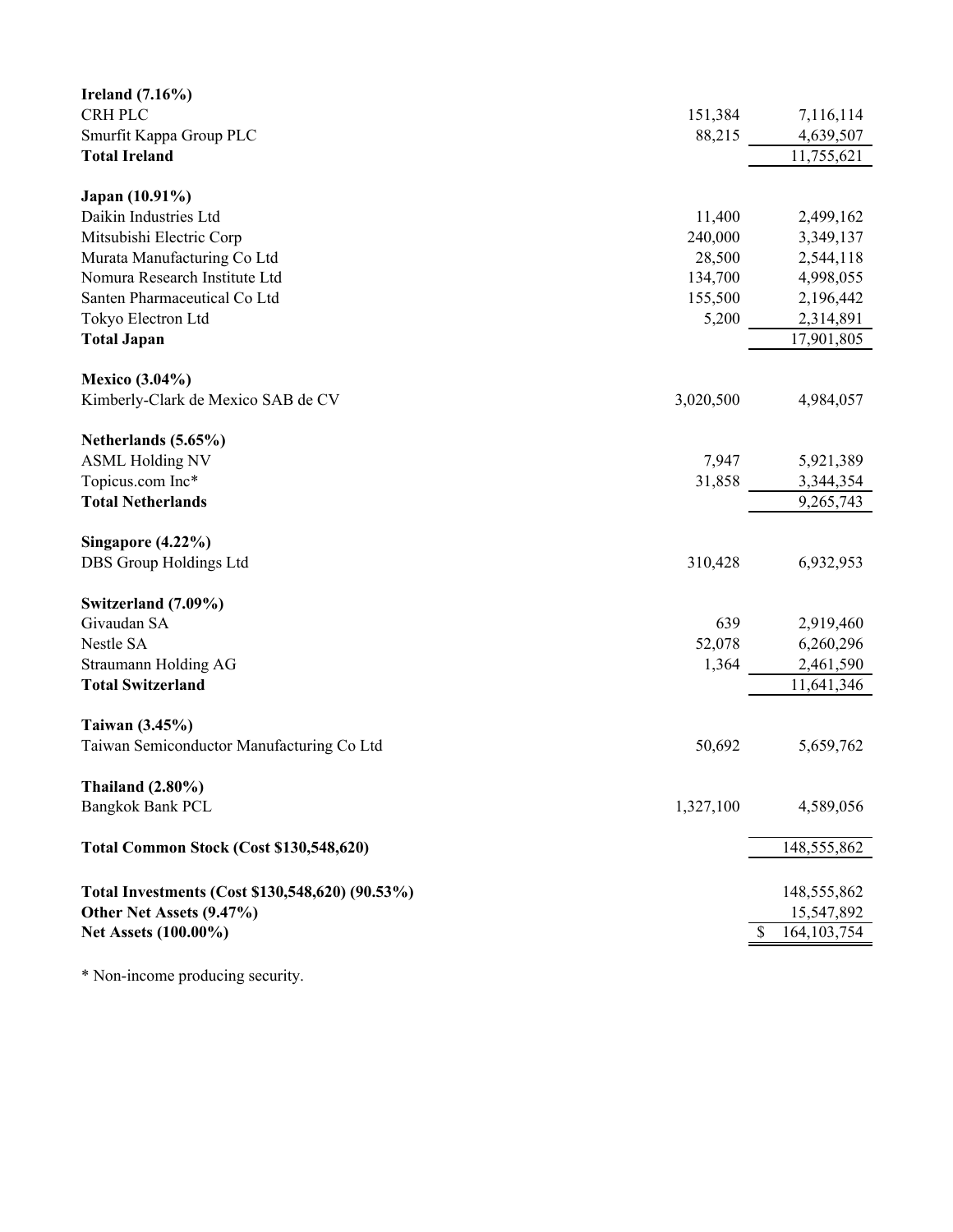## SHELTON EMERGING MARKETS FUND *Portfolio of Investments (Expressed in U.S. Dollars) September 30, 2021*

| <b>Security Description</b>             | <b>Shares</b> | Value        |
|-----------------------------------------|---------------|--------------|
| Common Stock (86.38%)                   |               |              |
|                                         |               |              |
| Argentina (2.79%)                       |               |              |
| MercadoLibre Inc*                       | 505           | S<br>848,097 |
| <b>Brazil</b> (5.70%)                   |               |              |
| Arco Platform Ltd*                      | 33,230        | 721,091      |
| Notre Dame Intermedica Participacoes SA | 37,400        | 510,823      |
| Sul America SA                          | 105,769       | 499,153      |
| <b>Total Brazil</b>                     |               | 1,731,067    |
|                                         |               |              |
| China (8.44%)                           |               |              |
| China Meidong Auto Holdings Ltd         | 32,000        | 161,013      |
| Haier Smart Home Co Ltd                 | 316,400       | 1,106,090    |
| Ping An Insurance Group Co of China Ltd | 66,200        | 452,767      |
| Xinyi Solar Holdings Ltd                | 412,083       | 843,585      |
| <b>Total China</b>                      |               | 2,563,455    |
| India (7.95%)                           |               |              |
| <b>HDFC Bank Ltd</b>                    | 15,995        | 1,169,075    |
| Infosys Ltd                             | 55,948        | 1,244,843    |
| <b>Total India</b>                      |               | 2,413,918    |
|                                         |               |              |
| <b>Indonesia</b> (11.44%)               |               |              |
| Ace Hardware Indonesia Tbk PT           | 7,477,000     | 660,380      |
| Bank Rakyat Indonesia Persero Tbk PT    | 4,743,375     | 1,264,331    |
| Indofood CBP Sukses Makmur Tbk PT       | 993,000       | 578,307      |
| Sarana Menara Nusantara Tbk PT          | 10,537,900    | 971,228      |
| <b>Total Indonesia</b>                  |               | 3,474,246    |
| <b>Mexico</b> (6.95%)                   |               |              |
| Kimberly-Clark de Mexico SAB de CV      | 658,000       | 1,080,648    |
| Regional SAB de CV                      | 180,000       | 1,030,041    |
| <b>Total Mexico</b>                     |               | 2,110,689    |
|                                         |               |              |
| <b>South Korea (11.64%)</b>             |               |              |
| Dentium Co Ltd                          | 15,000        | 959,944      |
| Samsung Electronics Co Ltd              | 28,612        | 1,773,790    |
| Samsung SDI Co Ltd                      | 1,342         | 800,798      |
| <b>Total South Korea</b>                |               | 3,534,532    |